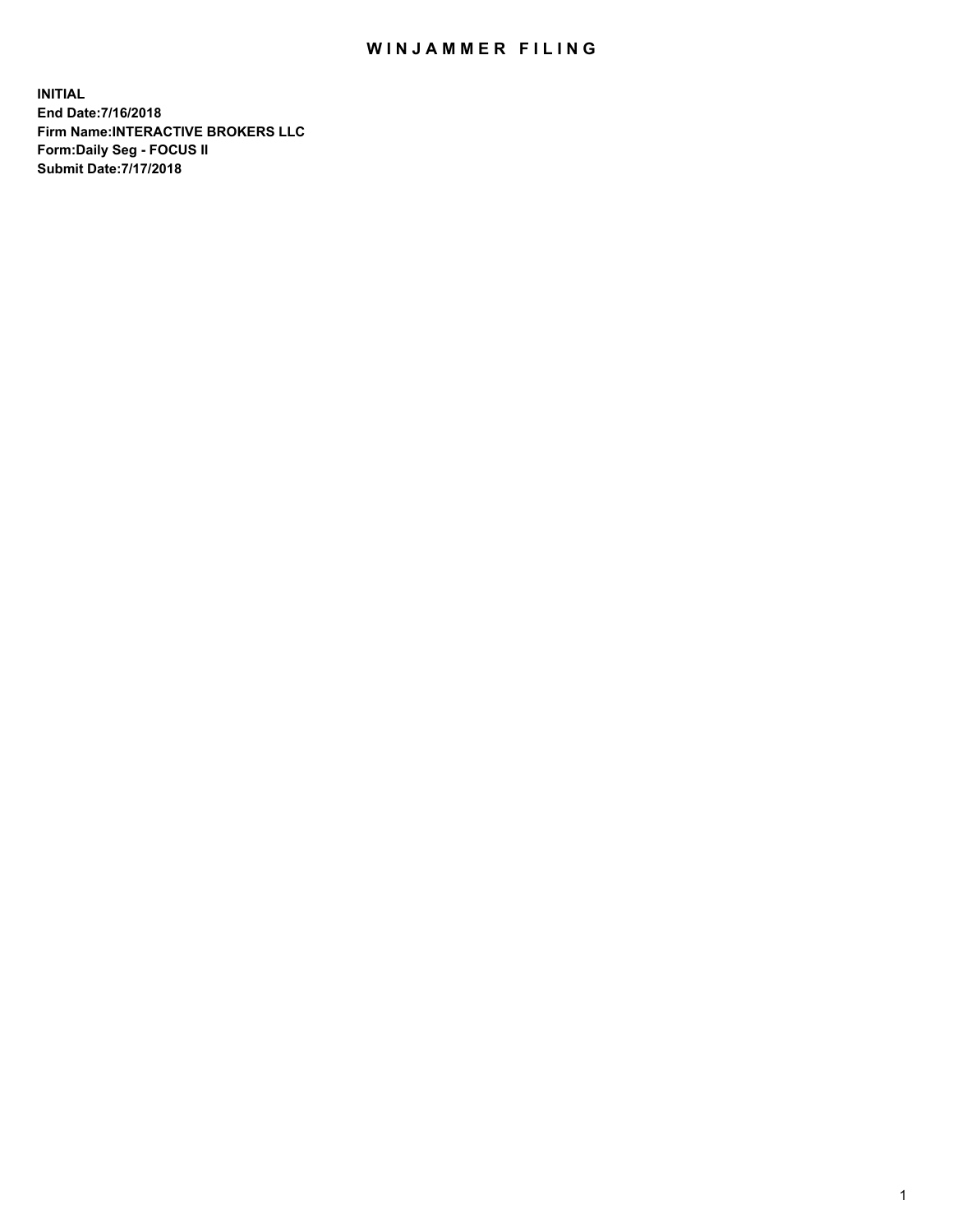**INITIAL End Date:7/16/2018 Firm Name:INTERACTIVE BROKERS LLC Form:Daily Seg - FOCUS II Submit Date:7/17/2018 Daily Segregation - Cover Page**

| Name of Company                                                                                                                                                                                                                                                                                                                | <b>INTERACTIVE BROKERS LLC</b>                                                                  |
|--------------------------------------------------------------------------------------------------------------------------------------------------------------------------------------------------------------------------------------------------------------------------------------------------------------------------------|-------------------------------------------------------------------------------------------------|
| <b>Contact Name</b>                                                                                                                                                                                                                                                                                                            | James Menicucci                                                                                 |
| <b>Contact Phone Number</b>                                                                                                                                                                                                                                                                                                    | 203-618-8085                                                                                    |
| <b>Contact Email Address</b>                                                                                                                                                                                                                                                                                                   | jmenicucci@interactivebrokers.c<br>om                                                           |
| FCM's Customer Segregated Funds Residual Interest Target (choose one):<br>a. Minimum dollar amount: ; or<br>b. Minimum percentage of customer segregated funds required:% ; or<br>c. Dollar amount range between: and; or<br>d. Percentage range of customer segregated funds required between:% and%.                         | $\overline{\mathbf{0}}$<br>$\overline{\mathbf{0}}$<br>155,000,000 245,000,000<br>0 <sub>0</sub> |
| FCM's Customer Secured Amount Funds Residual Interest Target (choose one):<br>a. Minimum dollar amount: ; or<br>b. Minimum percentage of customer secured funds required:% ; or<br>c. Dollar amount range between: and; or<br>d. Percentage range of customer secured funds required between:% and%.                           | $\overline{\mathbf{0}}$<br>0<br>80,000,000 120,000,000<br>0 <sub>0</sub>                        |
| FCM's Cleared Swaps Customer Collateral Residual Interest Target (choose one):<br>a. Minimum dollar amount: ; or<br>b. Minimum percentage of cleared swaps customer collateral required:% ; or<br>c. Dollar amount range between: and; or<br>d. Percentage range of cleared swaps customer collateral required between:% and%. | $\overline{\mathbf{0}}$<br><u>0</u><br>$\underline{0}$ $\underline{0}$<br>00                    |

Attach supporting documents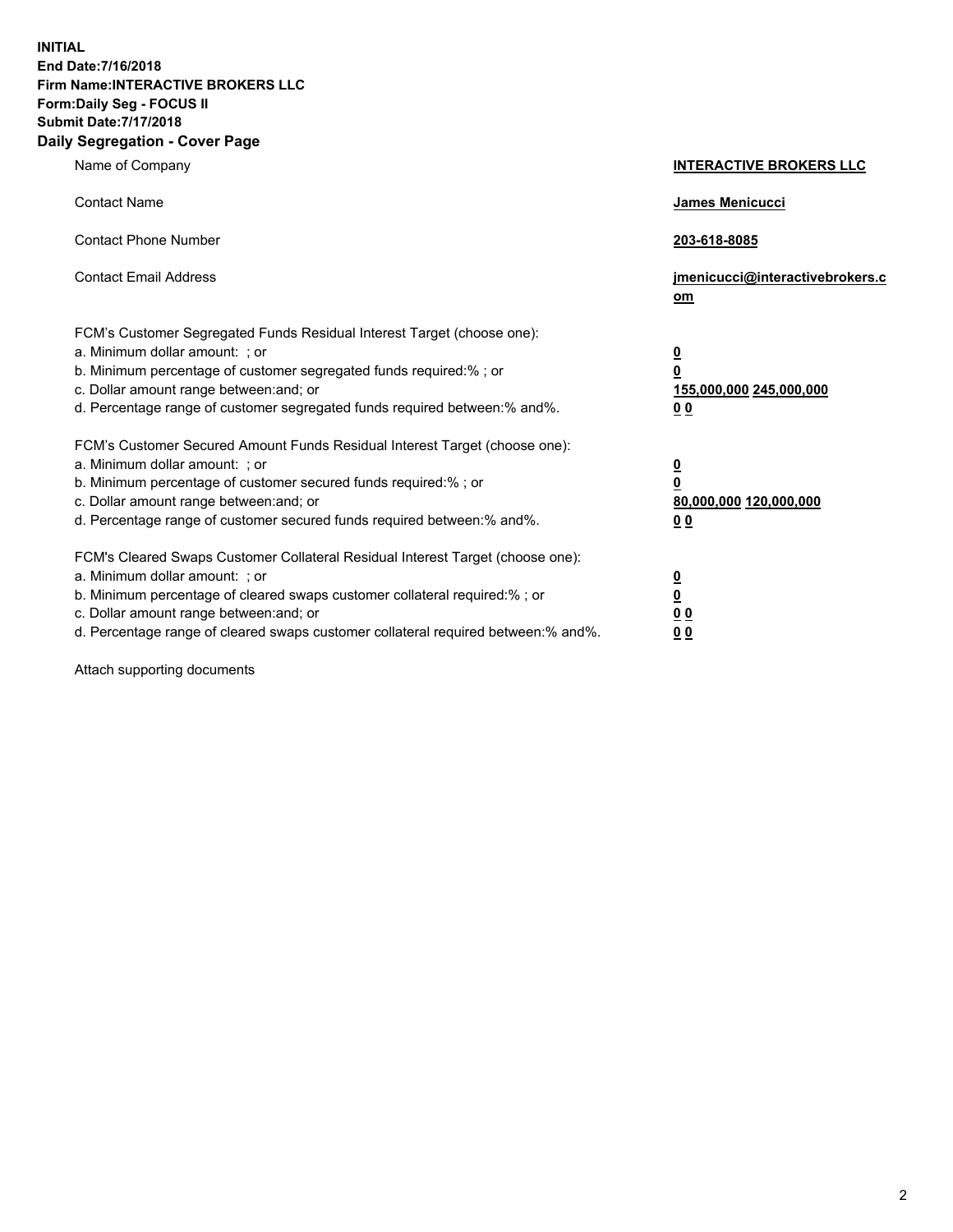## **INITIAL End Date:7/16/2018 Firm Name:INTERACTIVE BROKERS LLC Form:Daily Seg - FOCUS II Submit Date:7/17/2018 Daily Segregation - Secured Amounts**

|     | Daily Segregation - Secured Amounts                                                         |                                                 |
|-----|---------------------------------------------------------------------------------------------|-------------------------------------------------|
|     | Foreign Futures and Foreign Options Secured Amounts                                         |                                                 |
|     | Amount required to be set aside pursuant to law, rule or regulation of a foreign            | $0$ [7305]                                      |
|     | government or a rule of a self-regulatory organization authorized thereunder                |                                                 |
| 1.  | Net ledger balance - Foreign Futures and Foreign Option Trading - All Customers             |                                                 |
|     | A. Cash                                                                                     | 449,743,128 [7315]                              |
|     | B. Securities (at market)                                                                   | $0$ [7317]                                      |
| 2.  | Net unrealized profit (loss) in open futures contracts traded on a foreign board of trade   | 13,850,098 [7325]                               |
| 3.  | Exchange traded options                                                                     |                                                 |
|     | a. Market value of open option contracts purchased on a foreign board of trade              | 354,326 [7335]                                  |
|     | b. Market value of open contracts granted (sold) on a foreign board of trade                | -49,119 [7337]                                  |
| 4.  | Net equity (deficit) (add lines 1. 2. and 3.)                                               | 436,198,237 [7345]                              |
| 5.  | Account liquidating to a deficit and account with a debit balances - gross amount           | 3,565 [7351]                                    |
|     | Less: amount offset by customer owned securities                                            | 0 [7352] 3,565 [7354]                           |
| 6.  | Amount required to be set aside as the secured amount - Net Liquidating Equity              | 436,201,802 [7355]                              |
|     | Method (add lines 4 and 5)                                                                  |                                                 |
| 7.  | Greater of amount required to be set aside pursuant to foreign jurisdiction (above) or line | 436,201,802 [7360]                              |
|     | 6.                                                                                          |                                                 |
|     | FUNDS DEPOSITED IN SEPARATE REGULATION 30.7 ACCOUNTS                                        |                                                 |
| 1.  | Cash in banks                                                                               |                                                 |
|     | A. Banks located in the United States                                                       | 86,459,717 [7500]                               |
|     | B. Other banks qualified under Regulation 30.7                                              | 0 [7520] 86,459,717 [7530]                      |
| 2.  | Securities                                                                                  |                                                 |
|     | A. In safekeeping with banks located in the United States                                   | 371,784,712 [7540]                              |
|     | B. In safekeeping with other banks qualified under Regulation 30.7                          | 0 [7560] 371,784,712 [7570]                     |
| 3.  | Equities with registered futures commission merchants                                       |                                                 |
|     | A. Cash                                                                                     | $0$ [7580]                                      |
|     | <b>B.</b> Securities                                                                        | $0$ [7590]                                      |
|     | C. Unrealized gain (loss) on open futures contracts                                         | $0$ [7600]                                      |
|     | D. Value of long option contracts                                                           | $0$ [7610]                                      |
|     | E. Value of short option contracts                                                          | 0 [7615] 0 [7620]                               |
| 4.  | Amounts held by clearing organizations of foreign boards of trade                           |                                                 |
|     | A. Cash                                                                                     | $0$ [7640]                                      |
|     | <b>B.</b> Securities                                                                        | $0$ [7650]                                      |
|     |                                                                                             | $0$ [7660]                                      |
|     | C. Amount due to (from) clearing organization - daily variation                             | $0$ [7670]                                      |
|     | D. Value of long option contracts                                                           |                                                 |
| 5.  | E. Value of short option contracts                                                          | 0 [7675] 0 [7680]                               |
|     | Amounts held by members of foreign boards of trade                                          |                                                 |
|     | A. Cash                                                                                     | 109,581,832 [7700]                              |
|     | <b>B.</b> Securities                                                                        | $0$ [7710]                                      |
|     | C. Unrealized gain (loss) on open futures contracts                                         | -8,688,454 [7720]                               |
|     | D. Value of long option contracts                                                           | 354,326 [7730]                                  |
|     | E. Value of short option contracts                                                          | <u>-49,119</u> [7735] <u>101,198,585</u> [7740] |
| 6.  | Amounts with other depositories designated by a foreign board of trade                      | $0$ [7760]                                      |
| 7.  | Segregated funds on hand                                                                    | $0$ [7765]                                      |
| 8.  | Total funds in separate section 30.7 accounts                                               | 559,443,014 [7770]                              |
| 9.  | Excess (deficiency) Set Aside for Secured Amount (subtract line 7 Secured Statement         | 123,241,212 [7380]                              |
|     | Page 1 from Line 8)                                                                         |                                                 |
| 10. | Management Target Amount for Excess funds in separate section 30.7 accounts                 | 80,000,000 [7780]                               |
| 11. | Excess (deficiency) funds in separate 30.7 accounts over (under) Management Target          | 43,241,212 [7785]                               |
|     |                                                                                             |                                                 |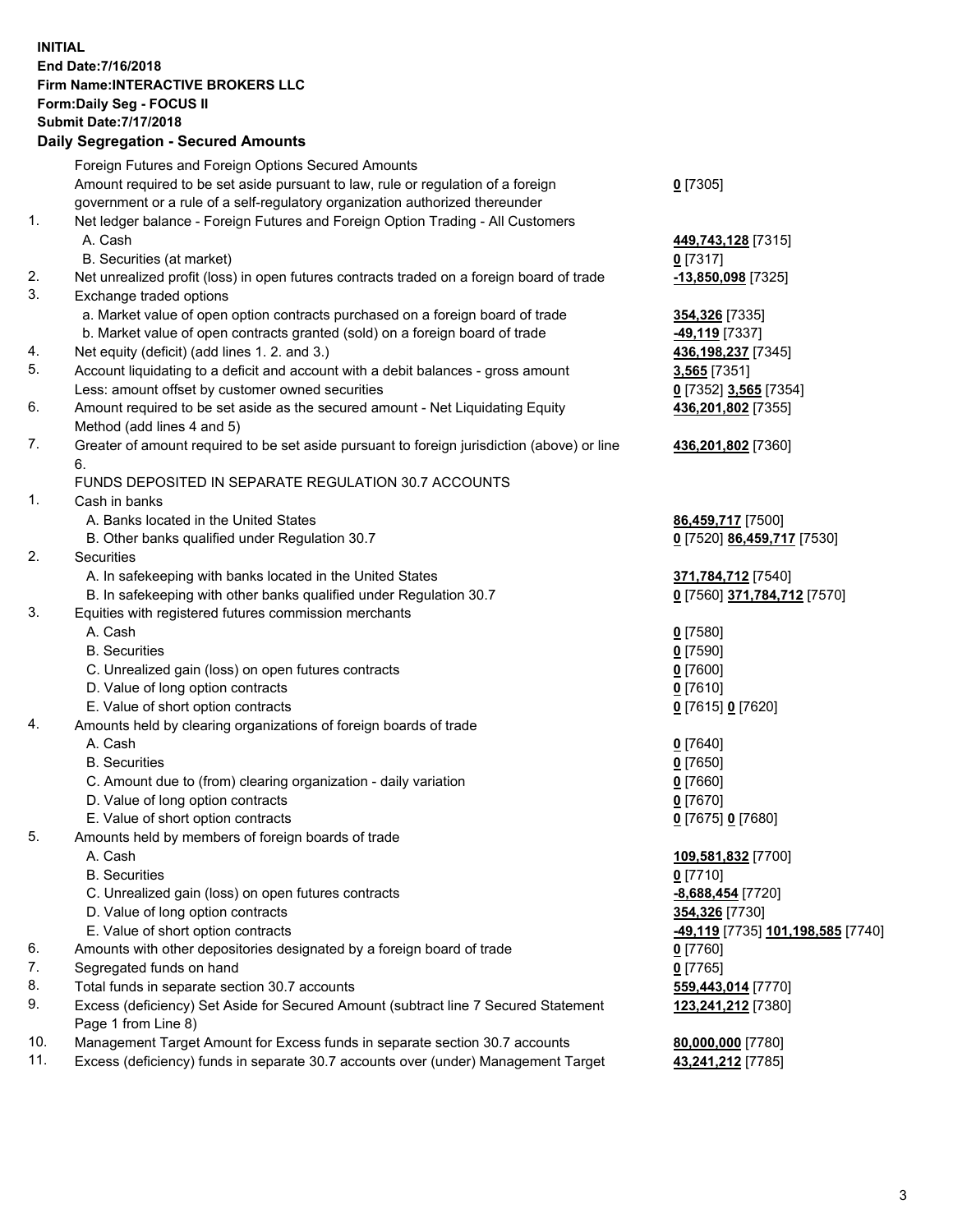**INITIAL End Date:7/16/2018 Firm Name:INTERACTIVE BROKERS LLC Form:Daily Seg - FOCUS II Submit Date:7/17/2018 Daily Segregation - Segregation Statement** SEGREGATION REQUIREMENTS(Section 4d(2) of the CEAct) 1. Net ledger balance A. Cash **3,980,100,554** [7010] B. Securities (at market) **0** [7020] 2. Net unrealized profit (loss) in open futures contracts traded on a contract market **-5,616,002** [7030] 3. Exchange traded options A. Add market value of open option contracts purchased on a contract market **214,918,093** [7032] B. Deduct market value of open option contracts granted (sold) on a contract market **-219,778,309** [7033] 4. Net equity (deficit) (add lines 1, 2 and 3) **3,969,624,336** [7040] 5. Accounts liquidating to a deficit and accounts with debit balances - gross amount **162,267** [7045] Less: amount offset by customer securities **0** [7047] **162,267** [7050] 6. Amount required to be segregated (add lines 4 and 5) **3,969,786,603** [7060] FUNDS IN SEGREGATED ACCOUNTS 7. Deposited in segregated funds bank accounts A. Cash **895,311,996** [7070] B. Securities representing investments of customers' funds (at market) **2,100,348,835** [7080] C. Securities held for particular customers or option customers in lieu of cash (at market) **0** [7090] 8. Margins on deposit with derivatives clearing organizations of contract markets A. Cash **21,821,928** [7100] B. Securities representing investments of customers' funds (at market) **1,156,445,500** [7110] C. Securities held for particular customers or option customers in lieu of cash (at market) **0** [7120] 9. Net settlement from (to) derivatives clearing organizations of contract markets **-2,290,890** [7130] 10. Exchange traded options A. Value of open long option contracts **215,030,697** [7132] B. Value of open short option contracts **-219,911,796** [7133] 11. Net equities with other FCMs A. Net liquidating equity **0** [7140] B. Securities representing investments of customers' funds (at market) **0** [7160] C. Securities held for particular customers or option customers in lieu of cash (at market) **0** [7170] 12. Segregated funds on hand **0** [7150] 13. Total amount in segregation (add lines 7 through 12) **4,166,756,270** [7180] 14. Excess (deficiency) funds in segregation (subtract line 6 from line 13) **196,969,667** [7190] 15. Management Target Amount for Excess funds in segregation **155,000,000** [7194]

16. Excess (deficiency) funds in segregation over (under) Management Target Amount Excess

**41,969,667** [7198]